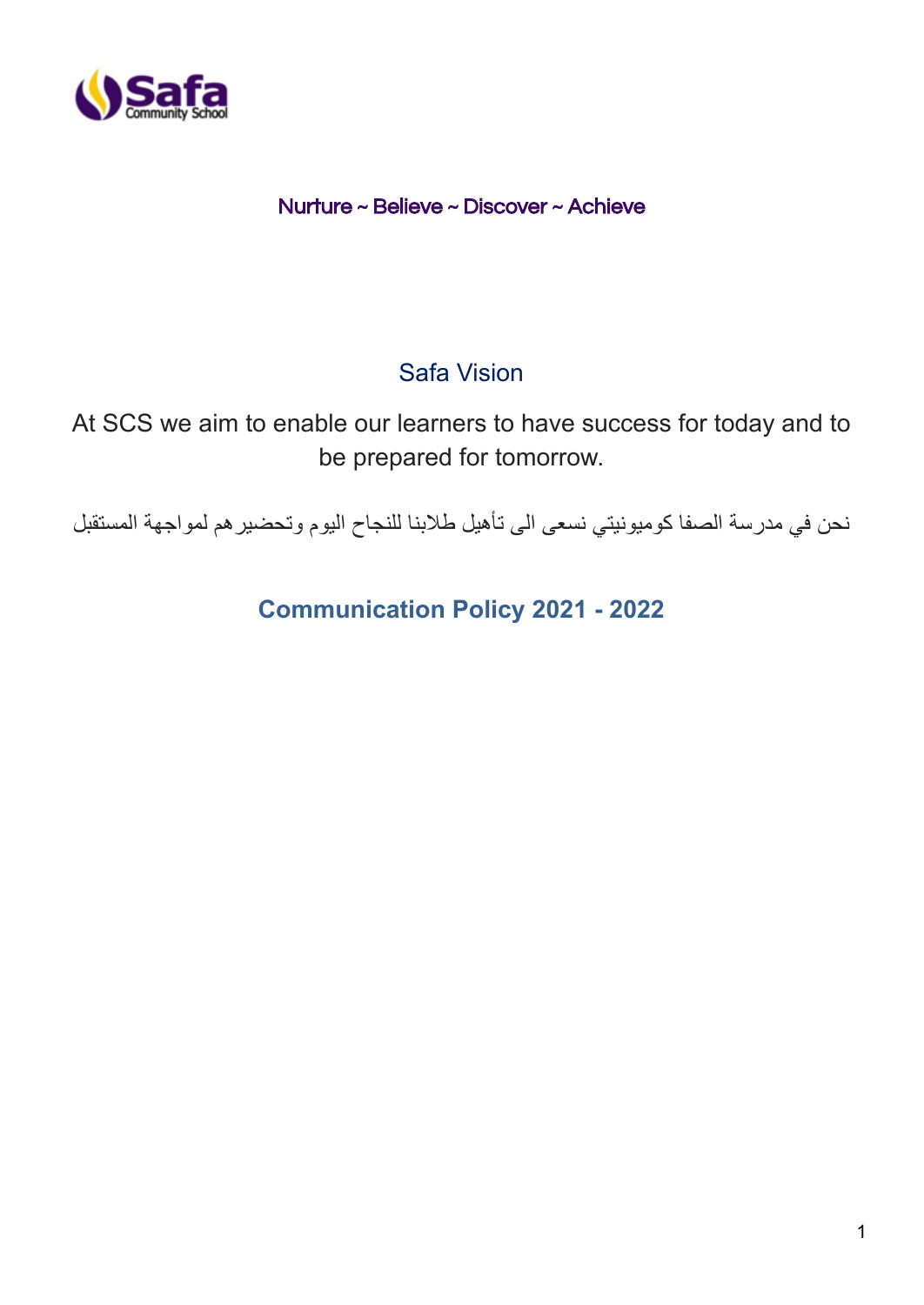

## **Introduction**

Good communication is much more than the exchange of information. It is through effective and interactive communication that information is transmitted, understanding is developed and shared, trust is built, confidentiality respected and action coordinated. Communication includes not only the message but also how that message is communicated. Good communication promotes partnership.

#### **Aim**

To ensure that Safa Community School is a thriving and successful school, we must communicate effectively with each other, with our pupils, with their parents and with other members of the wider community. We need to ensure that communications between all members of the school community are clear, professional, timely and appropriate.

#### **Objectives**

All communications at Safa Community School should:

- Keep staff, pupils, parents, and stakeholders well informed.
- Be open, honest, ethical and professional.
- Be jargon-free and easily understood by all.
- Be actioned within a reasonable time.
- Use the methods of communication most effective and appropriate to the context, message and audience.
- Take account of relevant school policies.
- Be compatible with our core values and School Improvement Plan.

#### **Responsibilities**

This section details the responsibilities of the different groups within the school.

#### **The senior leadership team (SLT)**

- To ensure information is made available to staff in a timely manner and via appropriate channels, where practicable face to face.
- To ensure that staff have the relevant information available to communicate with colleagues effectively.
- To maintain open channels of two-way communication and to listen to feedback and comment from all staff.
- To keep parents informed of developments and concerns.

#### **All staff**

- To communicate regularly with each other, preferably face to face or video conferencing to ensure information is available and understood within the context of the classroom and working environment.
- To ensure they are informed and have access to information in order to be as effective as possible in their role and to support their work within the school.
- To use open channels of two-way communication to keep the leadership team and colleagues informed.

#### **Internal Methods of Communication**

- All staff receive access to the school's google drive providing them with important information about organisation and procedures within the school.
- An integrated programme of meetings to facilitate the involvement of staff both formal and informal: e.g. teachers' meetings, teaching assistant meetings, Office meetings, Key Stage meetings, whole staff briefings.
- All formal meetings should be structured and minuted and members invited to contribute to the agenda
- E-mail is a quick, effective way of communicating information however it should not replace face to face meetings where discussion is required.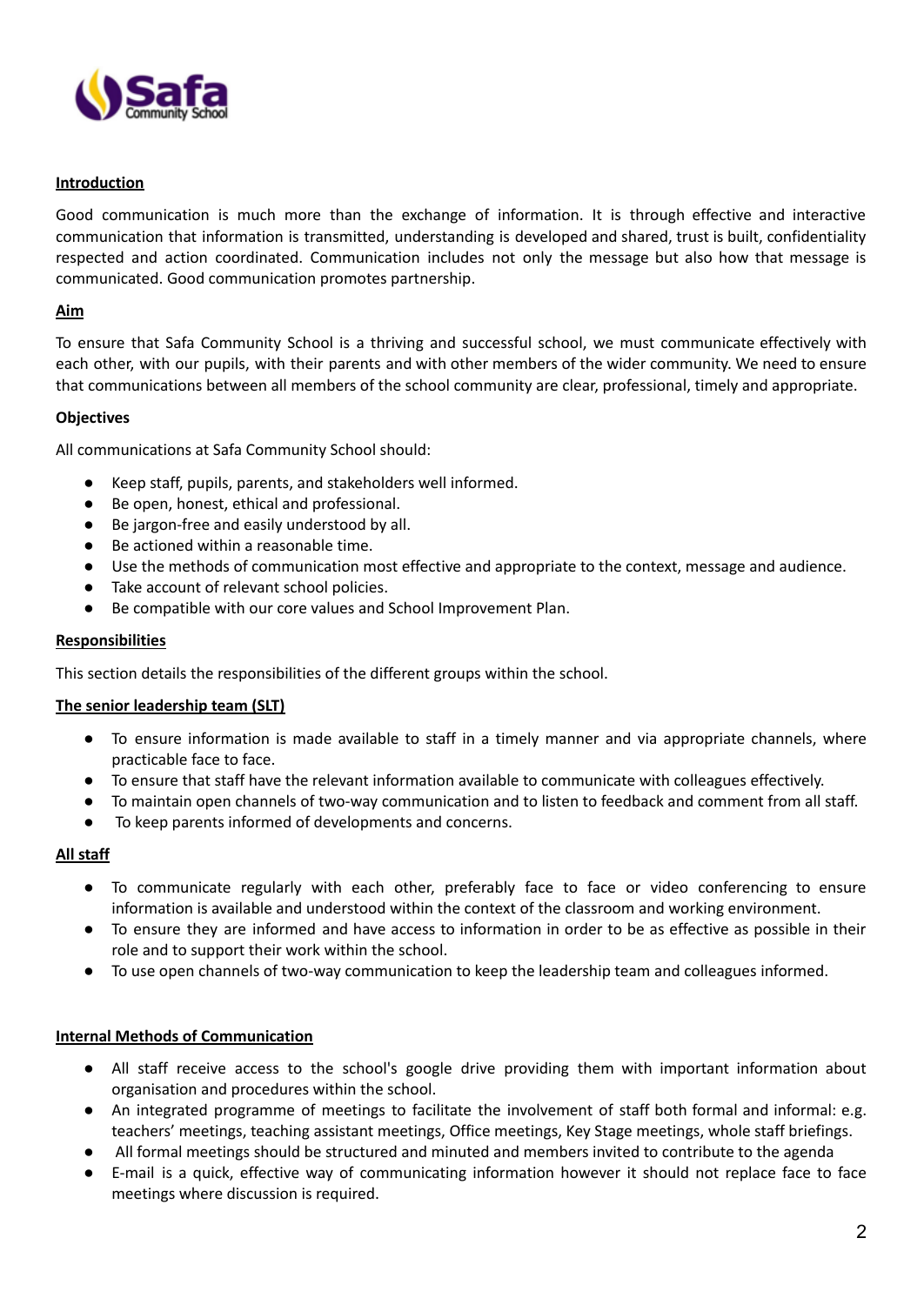

- Team meetings, HOY & SLT meetings take place every week. Events are discussed in advance at meetings but staff also have the responsibility to check future actions.
- Weekly Overviews are emailed to staff each Saturday and followed up with a morning mail which is sent the night before.
- The school uses Seesaw, Google Guardian, Emails and Parent ISAMs and School Lead WhatsApp to communicate with parents.

# **External methods of communication**

- Schools have many lines of communication to maintain: with parents and carers, other schools, the community and with outside agencies. Our aim is to have clear and effective communications with all parents and the wider community. Effective communications enable us to share our aims and values by keeping parents well informed about school life. This reinforces the important role that parents play in supporting the school.
- Whilst staff will always seek to establish open and friendly relationships with parents, they will also ensure that the relationships are professional.
- To this end, parents should always be addressed in an appropriate manner.
- All staff should not accept friendship requests from parents on social media. All staff should follow SCS Policy and Procedures.
- Staff should not use social media groups to voice concerns or questions about the school. Please also be mindful that if your full name is used, you can be identified as a staff member.
- We will try to make written communications as accessible and inclusive as possible. We seek to avoid bias.

# **Communications with Parents/Carers**

- **E-mail/Text/Seesaw:** The school has an e-mail/text system (ISAMs/WhatsApp) which it uses to communicate with parents. Any communication that needs to be sent to parents using this system must be approved by the Head Teacher. If a parent communicates with the school using email with a complaint or a matter that requires an action, a copy should be printed & filed. Staff should forward relevant emails from parents to the Head Teacher and should always do so if the content is a complaint. All emails requiring an answer should be responded to within 24 hours. E-mail communications concerning a child should be documented on Edukey.
- **Telephone calls:** Office staff will not interrupt teaching for staff to answer a telephone call unless it is an emergency.
- **Social Media Sites::** Staff are advised not to communicate with parents via social networking sites or accept them as "friends". Staff will not accept pupils or ex-pupils as "friends" and follow SCS Policy and Procedures.
- **Written Reports**: Twice a year, we provide a written report to each child's parents on their progress. This report identifies areas of strength and areas for future development. Pupils are also given an opportunity to comment on their progress.
- In addition, parents meet their child's teacher/s twice during the year for a private consultation at a Parents' Evening. We encourage parents to contact the school if any issues arise regarding their child's progress or well-being. When children have particular education needs parents will be invited to meet with their child's teacher and a member of the inclusion team more regularly. We will also make reasonable adjustments to our arrangements if this will enable a parent with a disability to participate fully in a meeting at our school or to receive and understand communication.
- **School Website:** The school website provides an opportunity to share information about the school and is an opportunity to promote the school to a wider audience.
- We recognise that children's protection is a shared responsibility and that SCS should provide a safe and secure environment. If any member of staff has concerns about a child, these will be passed to the Children Protection Officer.